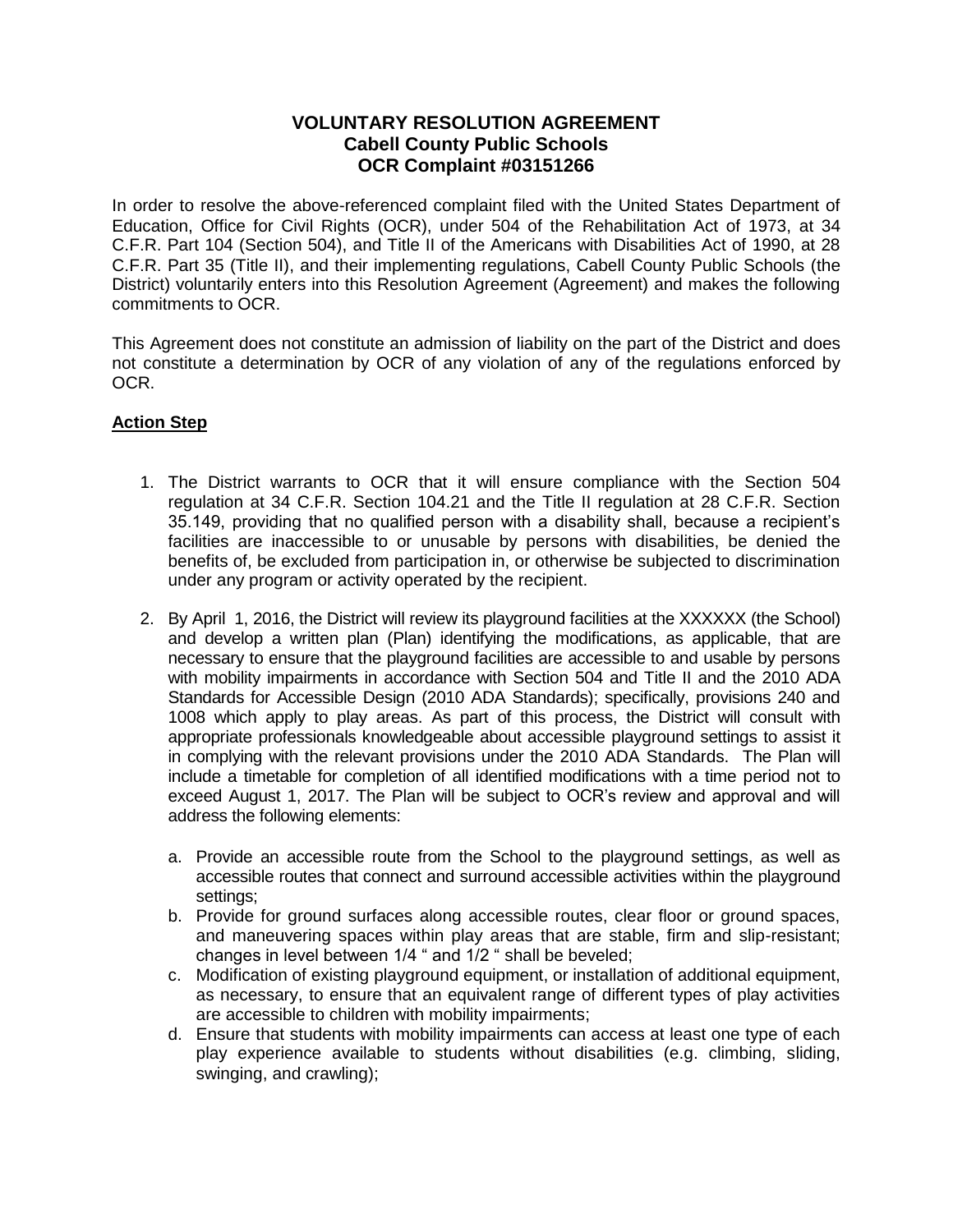- e. Explains the specific ground level and elevated play activities which will be made accessible upon implementation. Ground level play activities included in the Plan will be set at a height useable by children with various disabilities, including those who use wheelchairs. Elevated play activities included in the Plan will be connected to the playground surface through an appropriate ramp or transfer system;
- f. Ensures that ground level play components accessed by children with mobility impairments are dispersed throughout the play area and integrated with other play components;
- g. Provides that ground surfaces shall be inspected and maintained regularly and frequently to ensure continued compliance with applicable accessibility standards; and,
- h. During the planning and implementation period, the District will provide individualized assistance, as needed, to students with mobility impairments enrolled at the School so that they may participate in a range of activities in the existing play setting.

## **Reporting Requirements:**

- 1. By April 1, 2016, the District will provide OCR with a copy of the Plan developed as a result of its review of the School's playground facilities pursuant to Action Step 1, for OCR's review and approval.
- 2. Following OCR's approval of the plan, the District will provide OCR with progress reports by December 31, 2016 and August 1, 2017 regarding the implementation of this Agreement, including the completion of any renovations or modifications, as applicable. These reports will include a description of the work performed, along with photographs (with dimensions, as applicable) and copies of any invoices or work orders. The District will continue to provide OCR with progress reports until the Agreement has been fully implemented and any work to be done under the Agreement has been completed.
- 3. On or before October 1, 2017, upon completion of all work and modifications under the Agreement, the District will make the School's playground facilities available for OCR to conduct an onsite inspection to ensure that the District is in compliance with this Agreement.

The District understands that by signing this Agreement, it agrees to provide data and other information in a timely manner. Further, the District understands that during the monitoring of this Agreement, OCR may visit the District, interview staff and students and request such additional reports or data as are necessary for OCR to determine whether the District has fulfilled the terms of this Agreement and is in compliance with the regulations implementing Section 504 at 34 C.F.R. §§ 104.21- 104.23, and the regulations implementing Title II, at 28 C.F.R. §§ 35.149-35.151, which were at issue in this complaint.

The District understands that OCR will not close the monitoring of this Agreement until it determines that the District has fulfilled the terms of this Agreement and is in compliance with the regulations implementing Section 504 at 34 C.F.R. §§ 104.21- 104.23, and the regulations implementing Title II, at 28 C.F.R. §§ 35.149-35.151, which were at issue in this complaint.